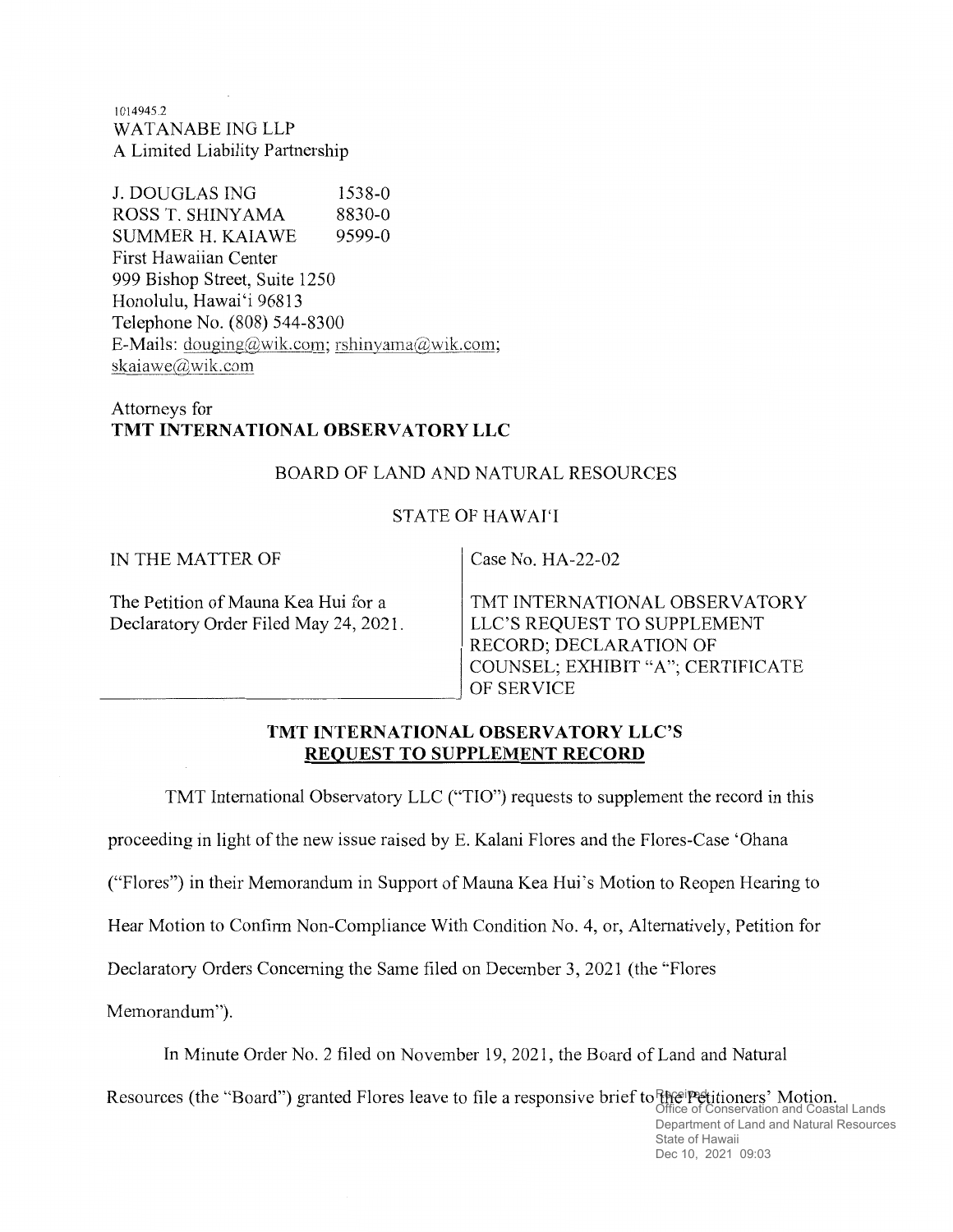The Board further ordered that the Flores' "responsive brief should be limited to issues raised in the Petitioners' Motion and should not respond to the arguments raised in any of the other responsive briefings filed by the other parties." See Minute Order No. 2 (November 19,202I) at 1.

The Flores Memorandum raised an issue regarding the continuing validity of TIO's National Pollutant Discharge Elimination System ("NPDES") permit, which originally expired on June 11, 2019. See Flores Memorandum at 4-5. As this new issue was not previously raised or addressed in the Petition, TIO respectfully requests leave to supplement the record with the attached letter from the State of Hawaii Department of Health ("DOH") dated May 28,2019, which administratively extends the NPDES permit until DOH makes a final determination on TIO's application for renewal of the permit.

Supplementation of the record with the attached letter will best serve the purposes of the proceedings, and will assist in securing the just, speedy and cost-effective determination of this matter.

DATED: Honolulu, Hawai'i, December 10, 2021.

/s/ Ross T. Shinvama J. DOUGLAS ING ROSS T. SHINYAMA SUMMER H. KAIAWE Attorneys for TMT INTERNATIONAL OBSERVATORY LLC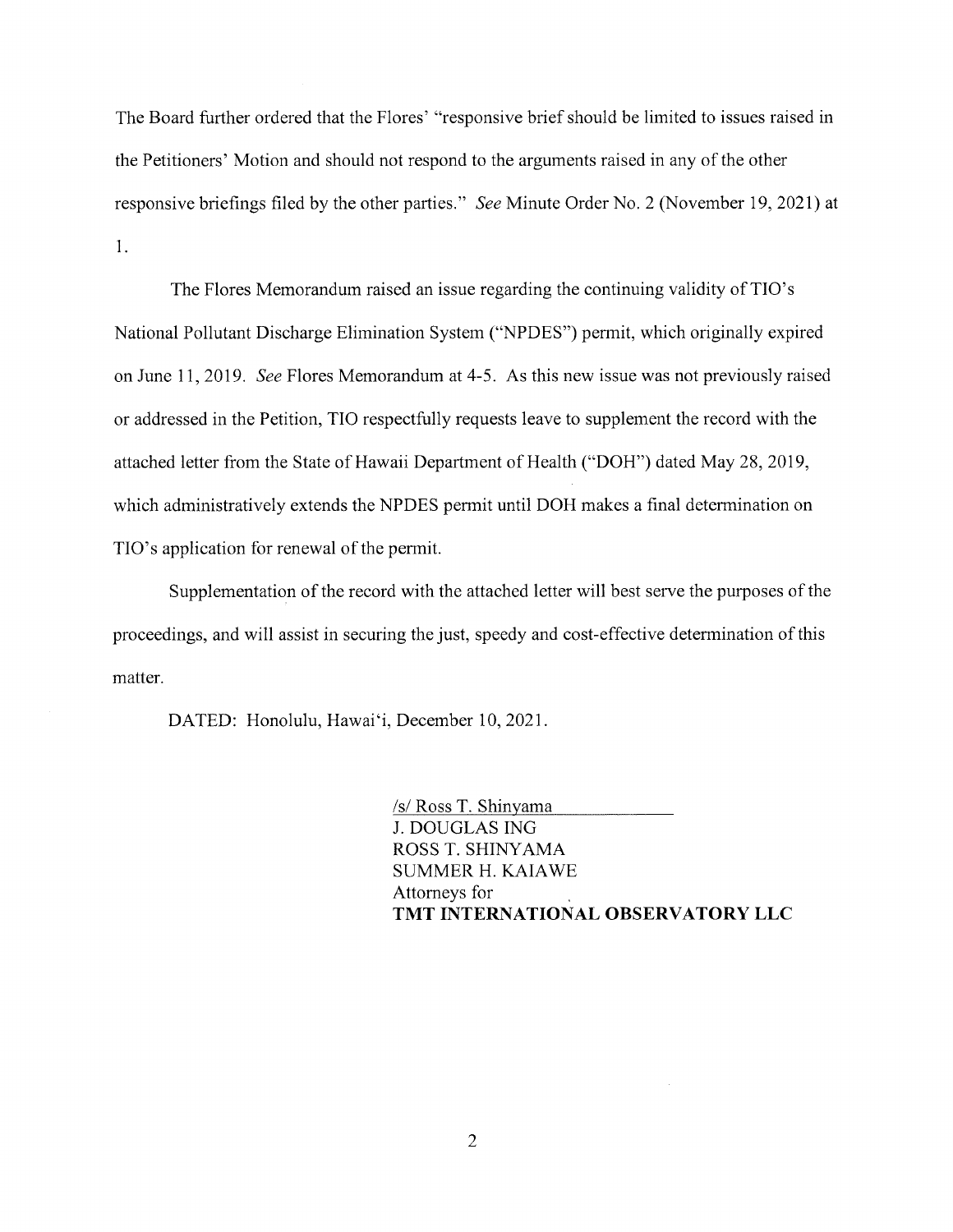#### BOARD OF LAND AND NATURAL RESOURCES

#### STATE OF HAWAI'I

IN THE MATTER OF Case No. HA-22-02

The Petition of Mauna Kea Hui for a Declaratory Order Filed May 24, 2021.

DECLARATION OF COUNSEL

#### DECLARATION OF COUNSEL

I, ROSS T. SHINYAMA, hereby declare as follows:

l. I am an attorney with the law firm of Watanabe Ing LLP, and one of the attomeys for TMT International Observatory LLC ("TIO").

2. <sup>I</sup>make this declaration in lieu of an affidavit and based on personal knowledge and the records and files of this matter.

3. Attached hereto as Exhibit "A" is a true and correct copy of a letter from the State of Hawaii Department of Health ("DOH") dated May 28,2019 to TIO, which administratively extends the National Pollutant Discharge Elimination System ("NPDES") permit for the Thirty Meter Telescope until DOH makes a final determination on the application for a renewal of the NPDES permit.

I DECLARE UNDER PENALTY OF LAW THAT THE FOREGOING IS TRUE AND CORRECT.

DATED: Honolulu, Hawaii, December 10, 2021.

 $\bar{I}$ TSS T. SHINYAMA

 $\pmb{\mathsf{S}}$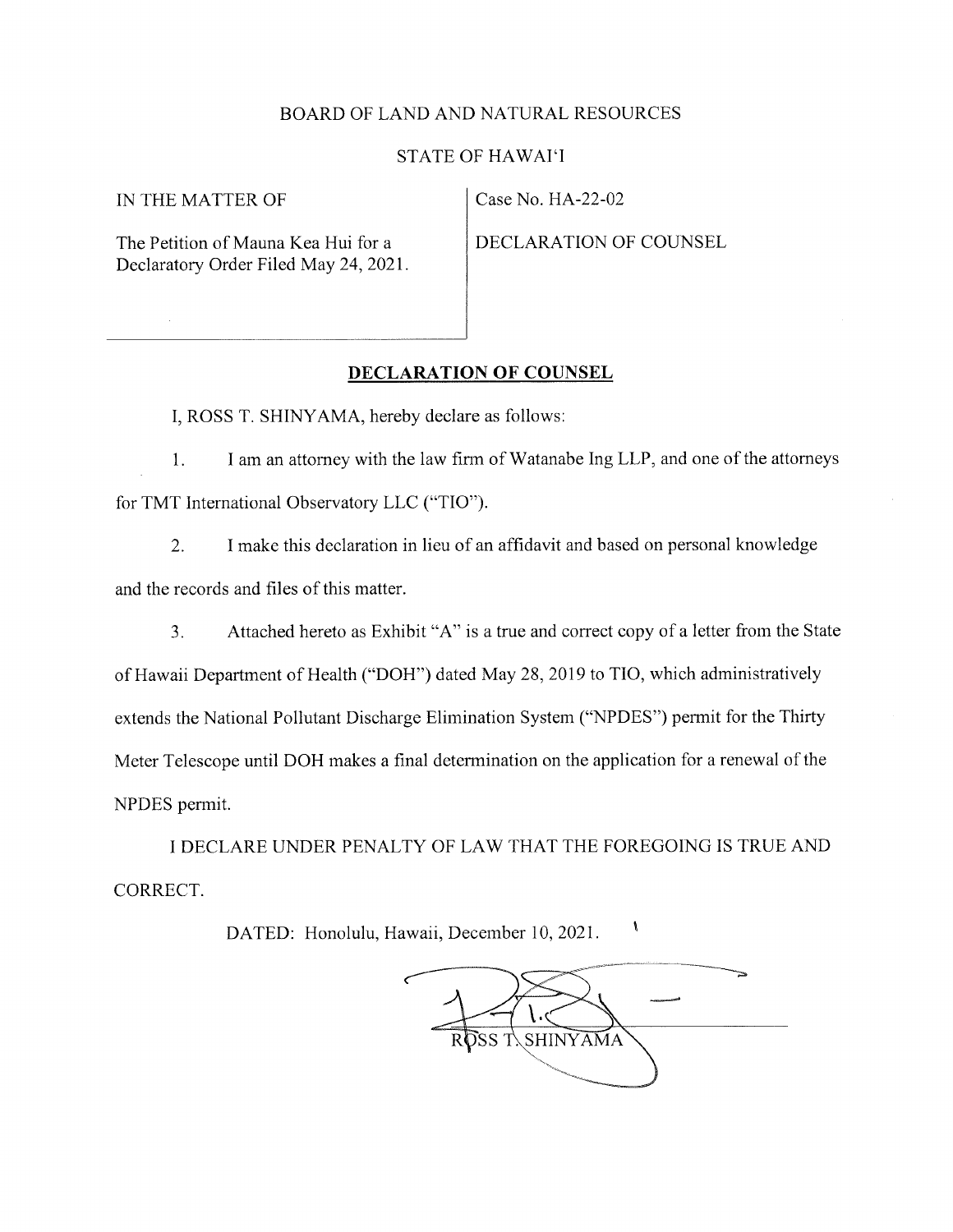DAVID Y. IGE GOVERNOR OF IIAWAII



BRUCE S. ANDERSON, Ph.D. DIRECTOR OF HEALTH

STATE OF HAWAII DEPARTMENT OF HEALTH P. 0. Box 3378 HoNoLULU, Hr 96801-3378

In reply, please refer to: EMD/CW8

Ht s000431.EXT.19

May 28,2019

Mr. Gary Sanders Project Manager TMT lnternational Observatory 100 West Walnut Street, Suite 300 Pasadena, California 91 124

Attention: Mr. Paul Gillett Facilities Department Head

Dear Mr. Sanders

Subject: Administrative Extension of the National Pollutant Discharge Elimination System (NPDES) lndividual Gonstruction Storm Water Permit for the Thirty Meter Telescope (TMT) lnternational Observatory Project Mauna Kea, lsland of Hawaii, Hawaii Permit No. Hl 5000431

The Department of Health (DOH), Clean Water Branch (CWB), acknowledges receipt of your NPDES renewal application and filing fee. However, the DOH will not be able to complete the processing of the subject application prior to the current expiration date.

Therefore, in accordance with the Hawaii Revised Statutes (HRS), Chapter 342D-6(h), the DOH hereby administratively extends the subject NPDES permit until a final determination on your application is made. TMT lnternational Observatory shall not be held in violation of HRS, Chapter 342D, and Hawaii Administrative Rules, Chapters 11-54 and 11-55, during the pendency of its application, as long as it acts consistently with the permit presently granted. This administrative extension shall expire on the effective date of the subsequent permit.

Any non-compliance with the conditions of the administratively extended permit may be subject to penalties of up to \$25,000 per violation per day. lt is the Permittee's responsibility to ensure that anyone working under this administrative extension understands and complies with the terms and conditions therein.

# EXHIBIT "A"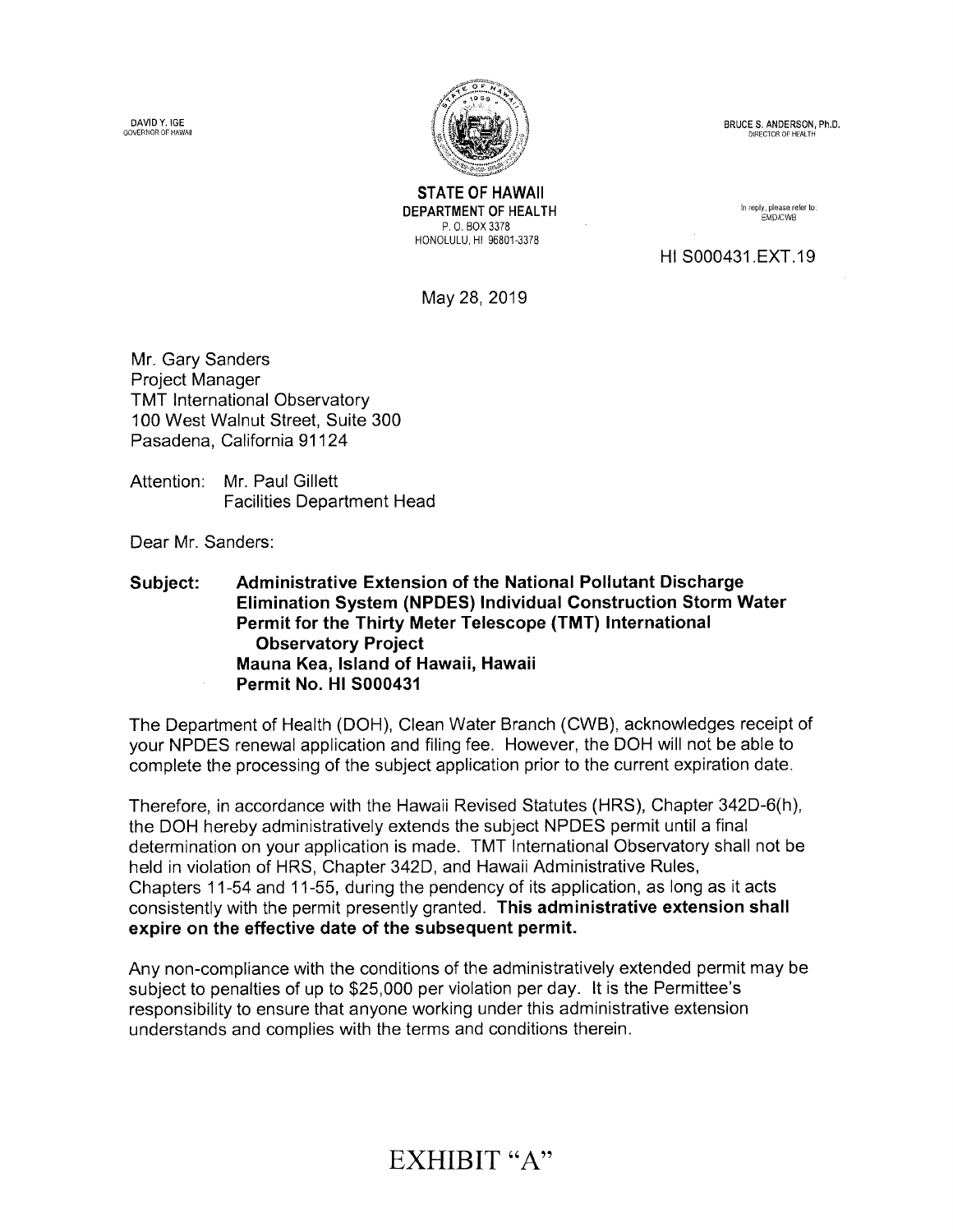Mr. Gary Sanders May 28,2019 Page 2

Should you have any questions, please contact Mr. Colin Maruoka of the Engineering Section, CWB, at (808) 586-4309.

Sincerely,

Spranne Brito

MARIANNE ROSSIO, P.E., ACTING CHIEF Environmental Management Division

CTM:na

c: Water Division (WTR-S), CWA Standards and Permits Office, EPA, Region <sup>9</sup> [via e-mail kozelka.peter@epa.qov only] Mr. James T. Hayes, Planning Solutions, lnc. [via e-mail iim@psi-hi.com only] Ms. Jon Makoff, Goodfellow Bros., LLC [via e-mail johnm@goodfellowbros.com only] Mr. Paul Gillett, TMT lnternational Observatory [via e-mail pgillett@tmt.org only]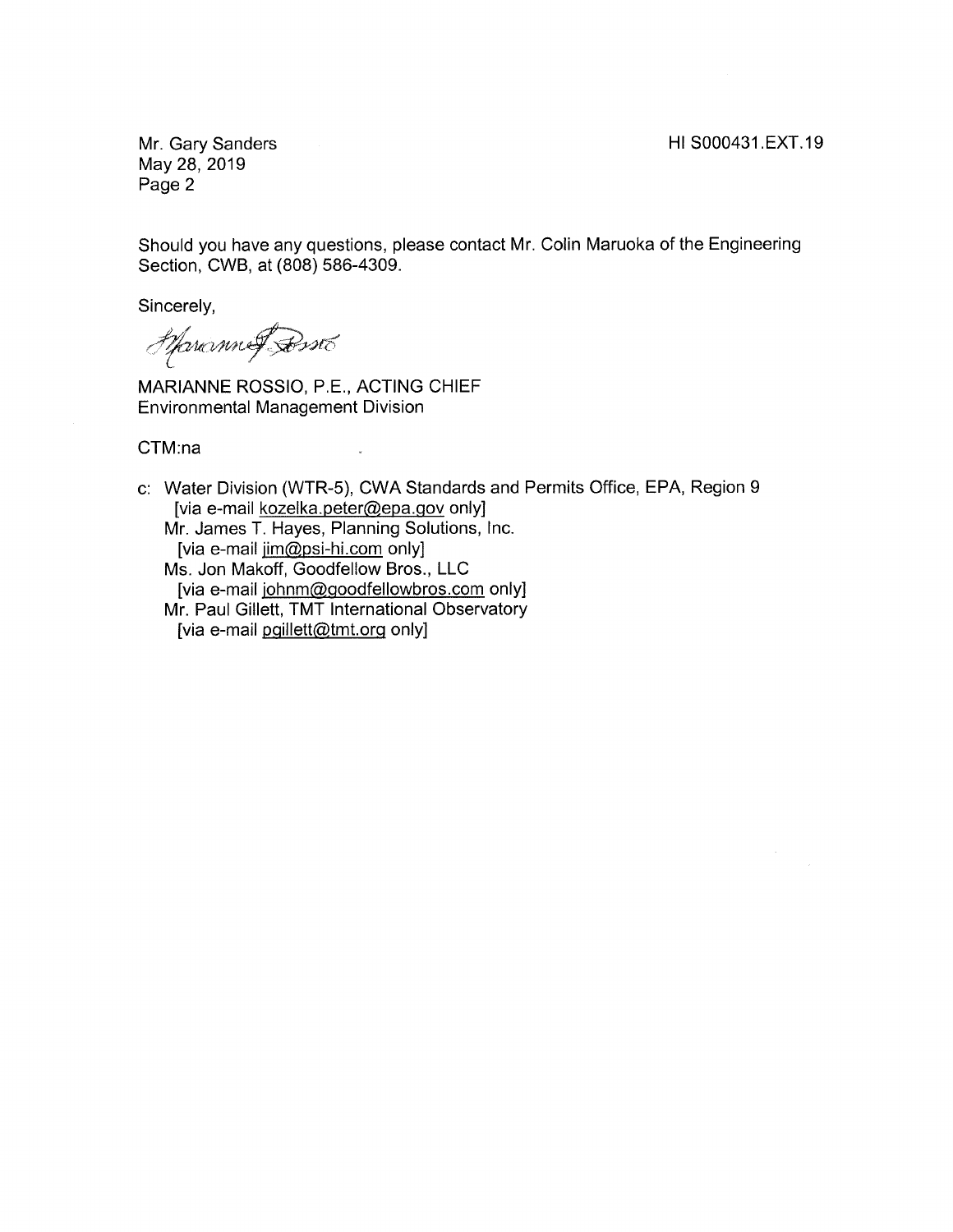## BOARD OF LAND AND NATURAL RESOURCES

#### STATE OF HAWAI'I

IN THE MATTER OF Case No. HA-22-02

The Petition of Mauna Kea Hui for a Declaratory Order Filed May 24, 2021.

CERTIFICATE OF SERVICE

## CERTIFICATE OF SERVICE

The undersigned hereby certifies that a copy of the following document:

1. TMT International Observatory LLC's Request To Supplement Record; Declaration of Counsel; Exhibit "A"; Certificate of Service

was duly served upon the following parties, by email, on December 10, 2021:

Linda L.W. Chow Lauren K. Chun Deputy Attorneys General  $Linda.L. Chow@hawaii.gov$ Lauren.K. Chun@hawaii. gov Attorneys for the Board of Land and Natural Resources Gary Y.Takeuchi Jesse K. Souki Associate General Counsel University of Hawai'i gyt@hawaii.edu souki@hawaii.edu Attorney for' University of Hawai'i, Hilo Richard Naiwieha Wurdeman RNWurdeman@RNWLaw. com Bianca Isaki bianca. isaki@gmail.com Attorneys for the Mauna Kea Hui Harry Fergerstrom hankhawaiian@yahoo. com Richard L Deleon kekaukike@msn.com Mehana Kihoi uhiwai@live.com C. M. Kaho'okahi Kanuha kahookahi@gmail.com Joseph Kualii Lindsey Camara kualiic@hotmail.com Cindy Freitas hanahanai@hawaii.rr. com Maelani Lee maelanilee@yahoo.com Lanny Alan Sinkin lanny. sinkin@gmail.com The Temple of Lono Tiffnie Kakalia ti ffniekakalia@gmail.com Glen Kila makakila@gmail.com Dwight J. Vicente dwightjvicente@gmail.com Brannon Kamahana Kealoha brannonk@hawaii.edu William Freitas PohakuT@yahoo.com Michael Cain Michael. cain@hawaii. gov Custodian of the Records E. Kalani Flores Flores-Case 'Ohana 08ef80@gmail.com